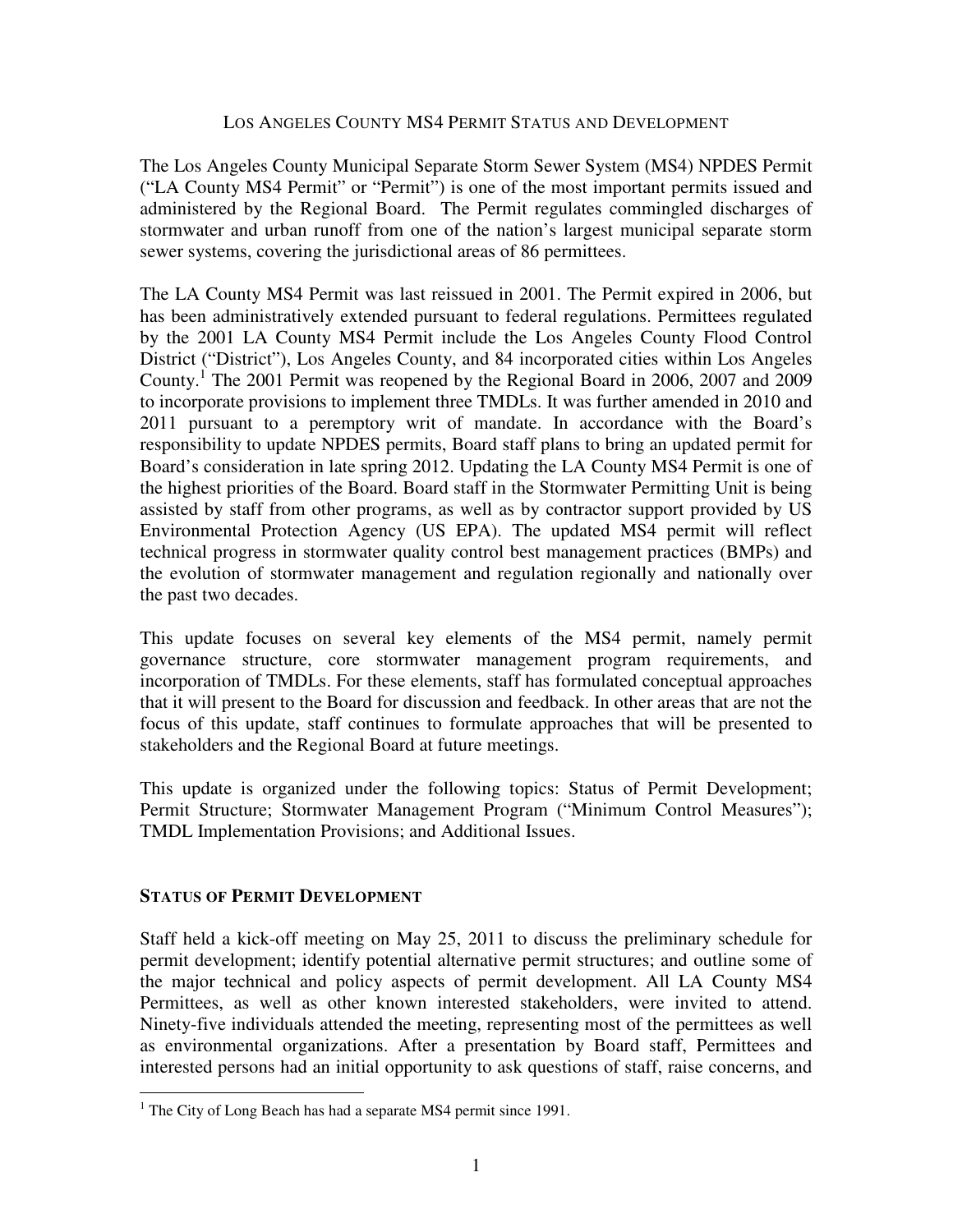provide feedback. Subsequent to the kick-off meeting, staff has held several individual meetings upon request to discuss specifics with permittees, consultants representing permittees, and environmental organizations.

At the May 25, 2011 kick-off meeting, Board staff requested input from the attendees on various permit structures. In order to solicit more focused input from permittees on alternative permit structures, and per suggestions at the kick-off meeting, Board staff developed and distributed an on-line survey to permittees using the on-line survey tool, SurveyMonkey®. (See Attachment A for the survey instrument.) The survey was distributed to all Los Angeles County MS4 Permittees on June 14, 2011 and responses were requested within two weeks. Fifty-two permittees responded using the on-line survey tool. The on-line survey sought input on several options for permit structure, including an individual permit for each municipality, a single permit for all permittees (i.e., the existing permit structure), and a single or multiple watershed-based permits. Survey results are discussed below under "Permit Structure."

In addition, staff has also been conducting inspections of several program areas, including municipal oversight of construction and post-construction stormwater controls and control measures to detect and eliminate illicit discharges and illicit connections to the MS4. The results of these inspections will help inform permit development and determine areas of possible customization on a watershed or individual Permittee basis.

#### **PERMIT STRUCTURE**

The existing 2001 Permit regulates the discharges of stormwater and non-stormwater runoff from 84 cities, Los Angeles County, and the Los Angeles County Flood Control District. In the 2001 Permit, the District is also named as the "Principal Permittee" with additional requirements for monitoring, reporting and coordination on behalf of all permittees.

One of the fundamental issues for the forthcoming permit was a reconsideration of the basic permit structure. The current 2001 Permit is a single permit under which all the permittees are assigned uniform requirements with additional requirements for the Principal Permittee. The federal Clean Water Act (CWA) section 402(p) and implementing regulations at Title 40, Code of Federal Regulations (40 CFR) section  $122.26(a)(1)(v)$  provide flexibility to the permitting authority to issue permits for MS4 discharges on a system-wide or jurisdiction-wide basis taking into consideration a variety of factors. Such factors include the location of the discharge with respect to waters of the United States, the size of the discharge, the quantity and nature of the pollutants discharged to waters of the United States, and other relevant factors. Federal regulations at 40 CFR section 122.26(a)(3)(ii) identifies a variety of possible permitting structures, including one system-wide permit covering all MS4 discharges or distinct permits for appropriate categories of MS4 discharges including, but not limited to, all discharges owned or operated by the same municipality, located within the same jurisdiction, all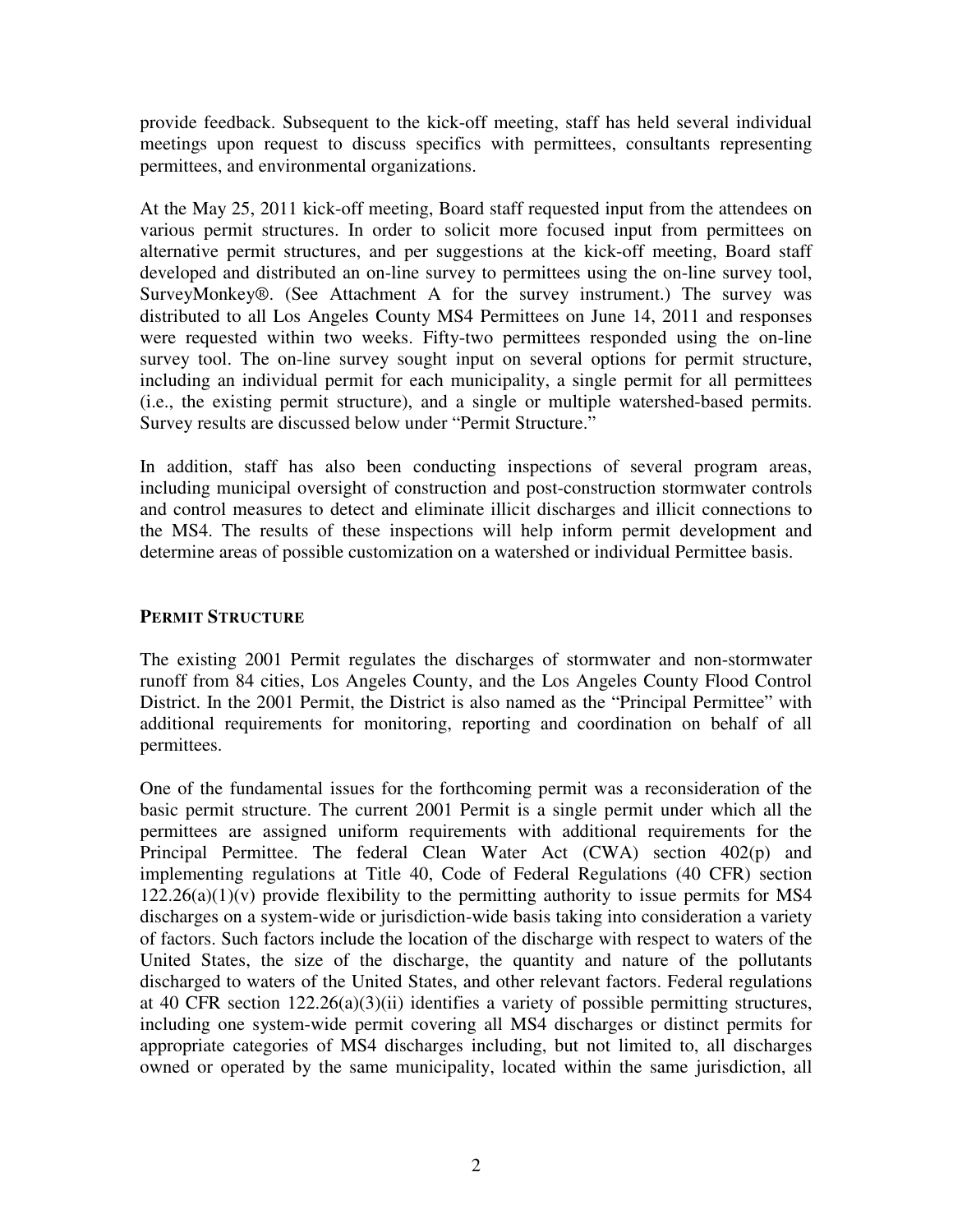discharges within a system that discharge to the same watershed, discharges within a MS4 system that are similar in nature, or for individual discharges from MS4s.

In reevaluating the structure for the new permit, Board staff considered a number of factors:

- The nature of the LA County MS4, which is a large interconnected system, controlled in large part by the Los Angeles County Flood Control District, among others, and used by multiple cities along with Los Angeles County. The discharges from these entities frequently commingle in the MS4 prior to discharge to receiving waters.
- The requirement to implement 28 largely watershed-based TMDLs in the new permit. (See Attachment B for a list of these TMDLs by Watershed Management Area (WMA), and Attachment C for a list of permittees by WMA.)
- The passage of Assembly Bill 2554 in 2010, which amended the Los Angeles County Flood Control Act. This statute allows the District to assess a parcel tax for stormwater and clean water programs. Funding is subject to voter approval in accordance with Proposition 218. Fifty percent of funding is allocated to nine "watershed authority groups" to implement collaborative water quality improvement plans. (See Attachment D for a draft list of permittees by "watershed authority group".)
- Results of the on-line survey regarding permit structure. The results indicate that a majority of permittees support a single MS4 permit for Los Angeles County. A significant minority support multiple watershed-based permits. Overall, 85 percent of the permittees that responded to the on-line survey support either a single MS4 permit or several individual watershed-based permits. A small number of permittees support alternative groupings of adjacent municipalities instead of watershed-based groupings. Only four permittees expressed a preference for individual MS4 permits. (See Attachment E for a summary of the survey results.)
- 2006 and 2010 reports of waste discharge (ROWDs). Eight permittees submitted individual or small group ROWDs, including the cities of Signal Hill and Downey; five cities in the upper San Gabriel River watershed; and the Los Angeles County Flood Control District. The District has also requested that if the Board does not issue an individual permit to the District, that it is no longer designated as Principal Permittee and relieved of Principal Permittee responsibilities.

## *Staff Recommendation*

Based on the considerations above, including the results of the on-line survey of Permittee preferences, Board staff plans to recommend a single permit with some sections devoted to universal requirements for all permittees and others devoted to requirements specific to each major Watershed Management Area (WMA), which would include TMDL Implementation Provisions. This structure is supported by the CWA section 402(p) and its implementing regulations at 40 CFR section 122.26, subdivisions  $(a)(1)(v)$  and  $(a)(3)(ii)$ .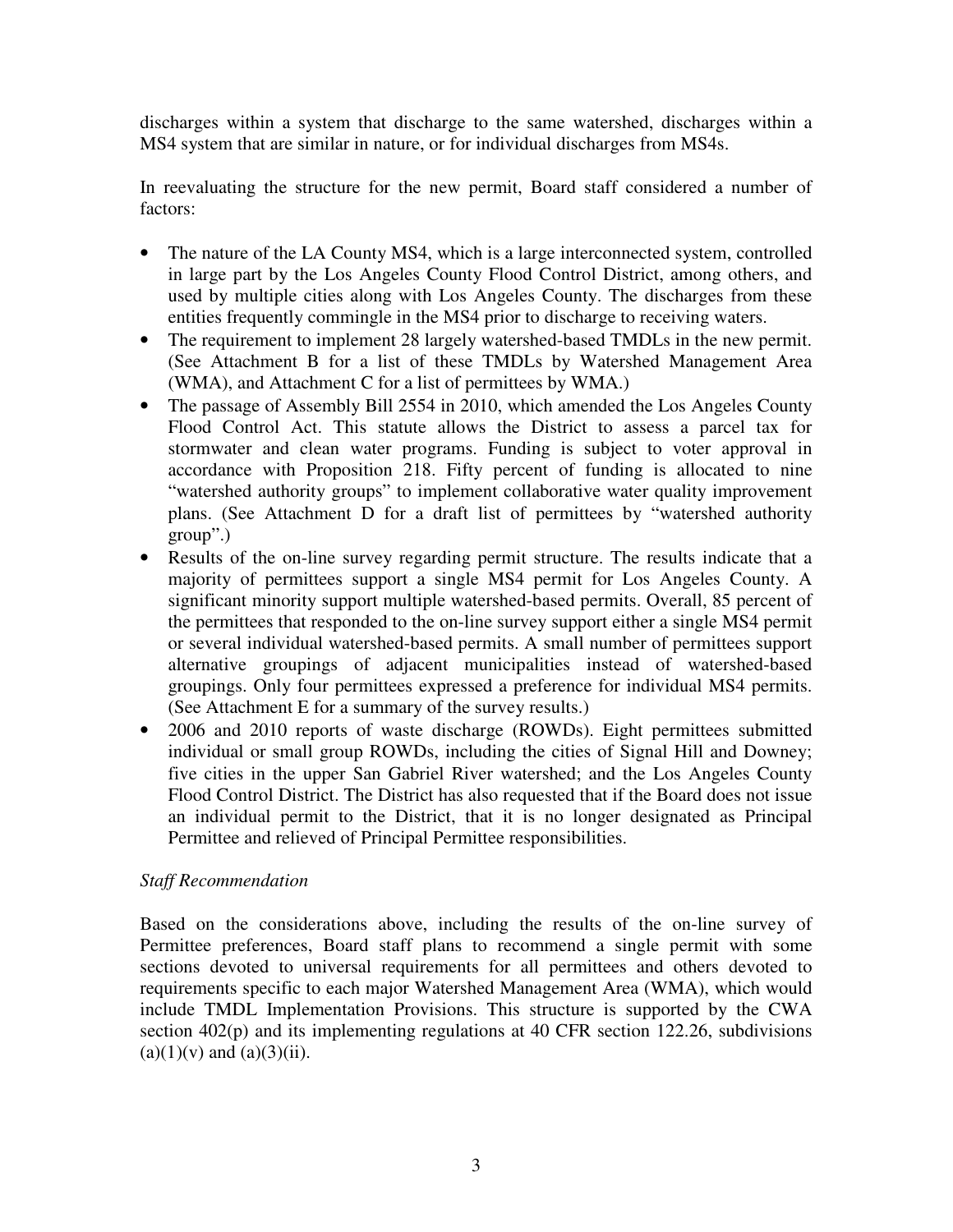A single permit will ensure consistency and equitability in regulatory requirements within the county, while watershed-based sections within the single permit will provide flexibility to tailor permit provisions to address distinct watershed characteristics and water quality issues. Additionally, an internal watershed-based structure comports with the Regional Board's watershed-based TMDL requirements and the District's funding initiative passed in AB 2554. Watershed-based sections will help promote watershedwide solutions to address water quality problems, which in many cases are the most efficient and cost-effective means to address stormwater and urban runoff pollution. Further, watershed-based sections may encourage collaboration among permittees to implement regional integrated water resources approaches such as stormwater capture and re-use to achieve multiple benefits.

Staff does not plan to recommend multiple permits or individual permits for Signal Hill, Downey, the five upper San Gabriel River cities, or the District. The information presented in the ROWDs does not reflect evolved program elements that have emerged over the past decade. Further, individually tailored permittee requirements can be provided in a single permit, where appropriate. In response to the request from the District to be relieved of its responsibilities as Principal Permittee, staff agrees with this request. Staff does not intend to recommend any permittee as Principal Permittee in the updated Permit. Staff will continue to evaluate appropriate requirements for the District in the permit.

#### STORMWATER MANAGEMENT PROGRAM ("MINIMUM CONTROL MEASURES")

MS4 permits include provisions to ensure effective implementation of a Stormwater Management Program (SWMP). The required elements of a SWMP are described in 40 CFR section  $122.26(d)(2)(iv)$ . Historically, the SWMP has been the "bread and butter" of stormwater management programs. Permit provisions to implement a SWMP have been historically grouped into six categories of so-called "minimum control measures":

(1) programs to monitor and control pollutants in stormwater discharges from commercial areas and industrial facilities;

(2) a program to maintain structural and non-structural best management practices (BMPs) to reduce pollutants in stormwater runoff from construction sites;

(3) programs to detect and remove illicit discharges and improper disposal into the MS4;

(4) public agency activities to reduce the impact of MS4 discharges to receiving waters, including impacts from residential areas;

(5) planning procedures to reduce pollutants from areas of new development and significant redevelopment; and

(6) a public information and participation program (PIPP) related to the above five areas.

A brief description of each of these minimum control measures is provided below, while Attachment F provides more detail on current staff recommendations regarding permit requirements in each of these areas. Staff has also identified some key issues that are being evaluated by staff during permit development. Staff is also focusing on identifying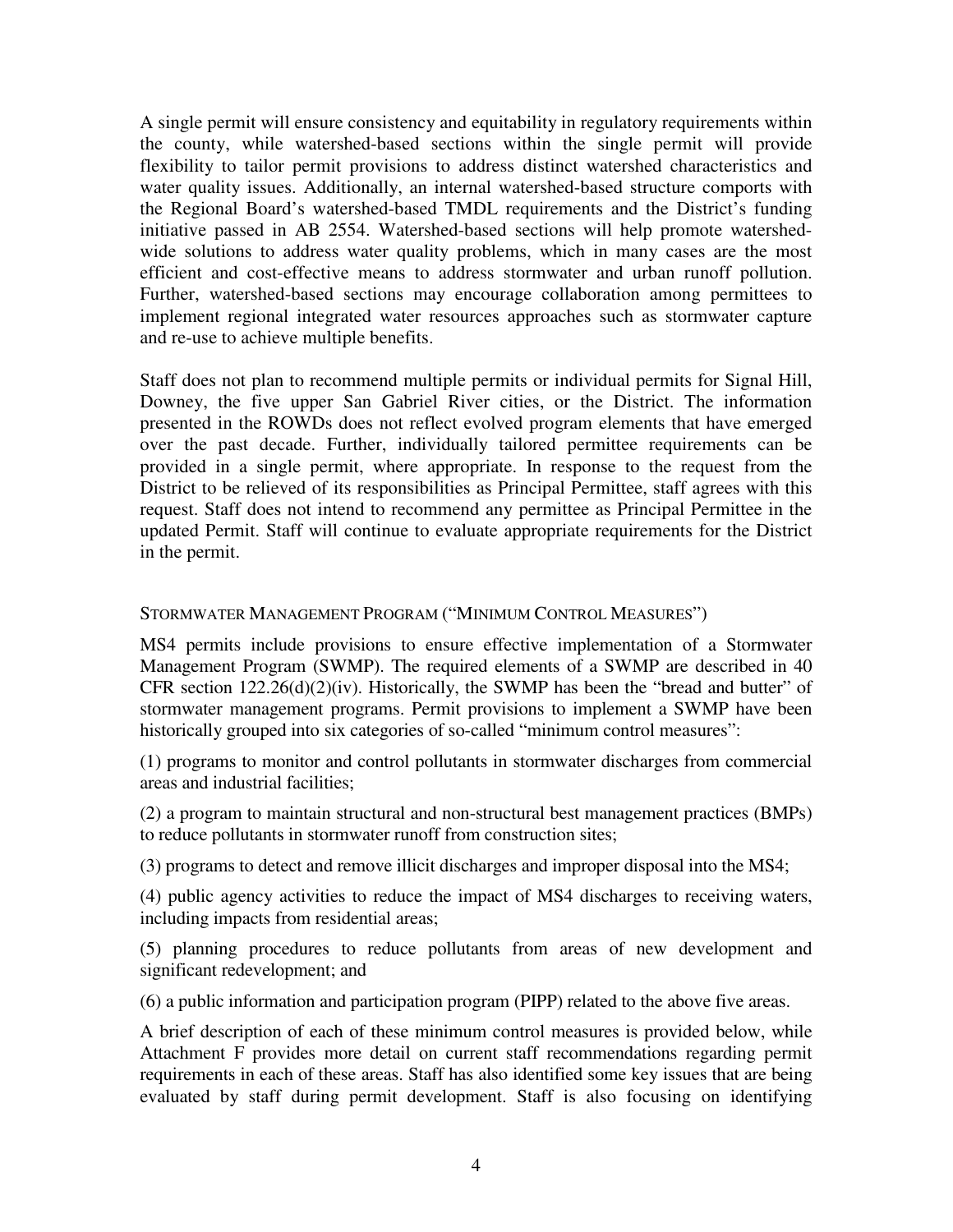opportunities for customized initiatives, on a watershed or individual Permittee basis, in these areas in order to develop and assist Permittees in implementing the most costeffective measures to minimize discharge of pollutants to the receiving water.

# *(1) Minimum Control Measures for Commercial Areas and Industrial Facilities*

Municipalities are ultimately responsible for discharges from the MS4; therefore, it is important for the municipalities to implement an inspection and enforcement program to control the contribution of pollutants from industrial/commercial facilities within a municipality to the MS4 from all potential high risk sources. This entails the implementation of structural and non-structural BMPs to reduce pollutants from selected industrial/commercial facilities (or require industry to implement them); and the inspection and monitoring of industrial facilities discharging stormwater and nonstormwater to the municipal systems to ensure these facilities are taking appropriate measures to control pollutants in their discharges.

Key Issues Being Evaluated:

- Identification of target facilities
- Identification of appropriate BMPs
- Level of Permittee effort
- Demonstration of required effort

## *(2) Minimum Control Measures for Construction Activities*

The need for proper erosion and sediment controls is very apparent during, and immediately after, rains that occur in the Los Angeles Region. The environmental effects of erosion are well documented. Erosion can be prevented or reduced with the proper planning and implementation of appropriate BMPs. Increased sediment transport also loads some pollutants to waterbodies. The permit should require the implementation of adequately engineered and implemented structural or non-structural BMPs to minimize or eliminate detrimental environmental effects.

Key Issues Being Evaluated:

- Identification of target sites
- Identification and implementation of appropriate BMPs
- Level of Permittee effort
- Demonstration of required effort

# *(3) Minimum Control Measures for Illicit Connections and Illicit Discharges Elimination (Non-stormwater Discharges Oversight)*

During dry weather, much of the discharges to and from the MS4 originate from nonstormwater sources. A significant amount of such discharges may be from illicit discharges and/or illicit connections. Illicit discharges can occur either through direct connections, such as deliberate or mistaken piping, or through indirect connections, such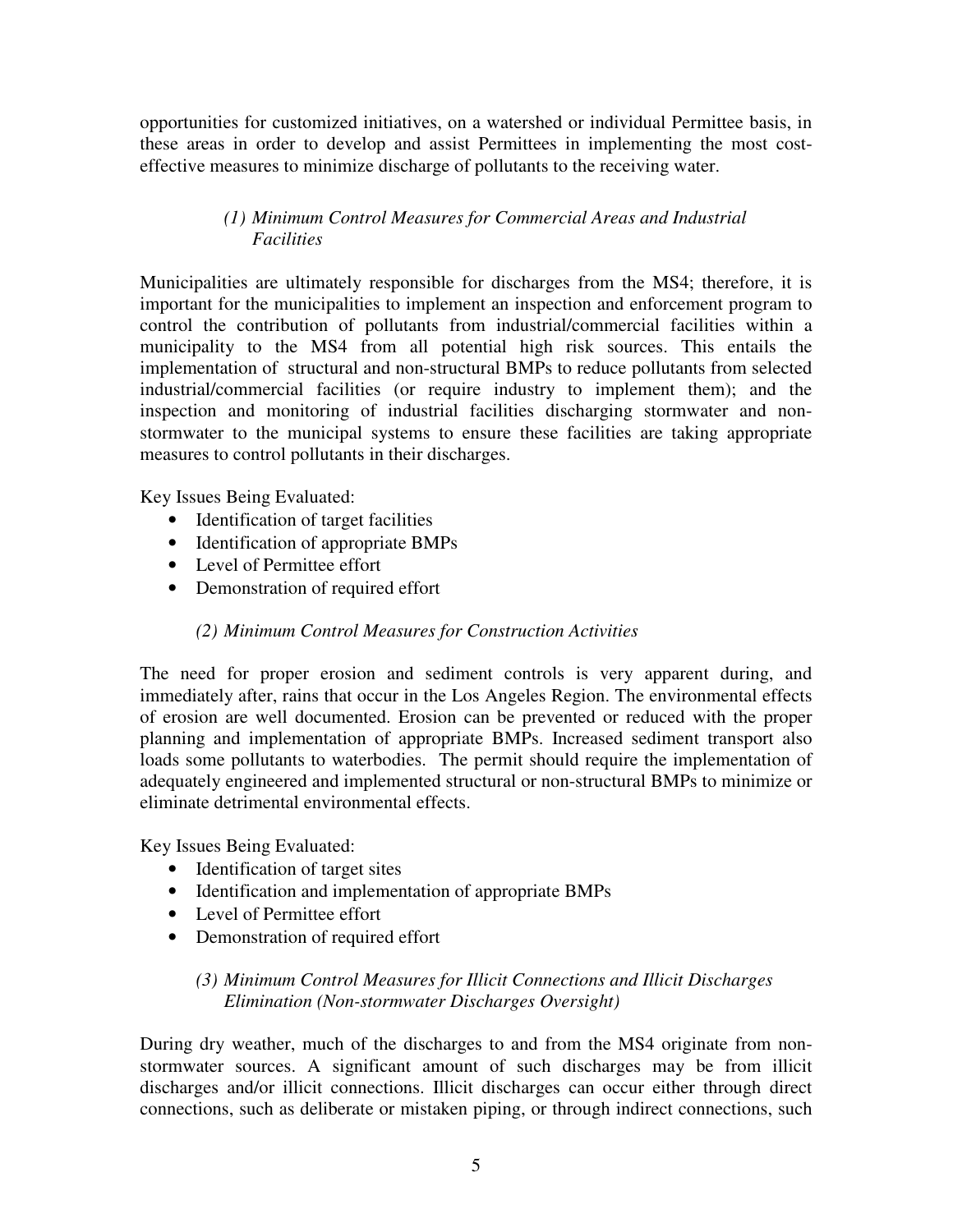as dumping, spillage, subsurface infiltration, and washdowns. The objective of a municipality's illicit connection/illicit discharge (IC/ID) elimination program should be to effectively prohibit non-stormwater discharges that may contain and/or convey pollutants to the receiving waters.

Key Issues Being Evaluated:

- Mechanisms for identification of the source of non-stormwater discharges
- Evaluation of categorical exceptions to prohibition on non-stormwater discharges
- Characterization of dry weather flows
- Demonstration of required effort

## *(4) Minimum Control Measures for Public Agency Activities*

Permittees provide services that ultimately result in the enhancement of the lives of the residents. Some of these services include but are not limited to: sewage system operations; public construction activities; vehicle maintenance; material storage; street and road maintenance; landscaping; recreational facility management; parking facility management; public industrial activities; and many other activities. The objective of a municipality's public agency activities program should be to conduct all public agency activities using appropriate controls to eliminate or minimize pollutants being discharged through the MS4.

Key Issues Being Evaluated:

- Identification of target activities
- Identification and implementation of appropriate BMPs
- Demonstration of required effort

## *(5) Minimum Control Measures for New Development and Redevelopment*

Effective BMP requirements on new development and redevelopment offer a costeffective strategy to reduce pollutant loads to surface waters. Recent efforts have focused on the implementation of "low impact" controls that not only provide pollutant reduction/elimination but also treat water as a resource by augmenting groundwater supplies and reusing captured rainfall. The objective of the New Development/Redevelopment program should be to implement low impact site design principles and appropriate structural controls as part of a construction project to minimize or eliminate pollutants being discharged in stormwater and non-stormwater from the completed project. The American Society of Civil Engineers (ASCE) and the Water Environment Federation (WEF) have recommended a numerical BMP design standard for stormwater that is derived from a mathematical equation to maximize treatment of runoff volume for water quality based on rainfall/runoff statistics and which is economically sound. The maximized treatment volume is cut-off at the point of diminishing returns for rainfall/runoff frequency. The ASCE and WEF's recommendation was incorporated in the water quality storm sizing for the Standard Urban Stormwater Mitigation Plan (SUSMP) in the 2001 LA County MS4 Permit. Staff also notes that the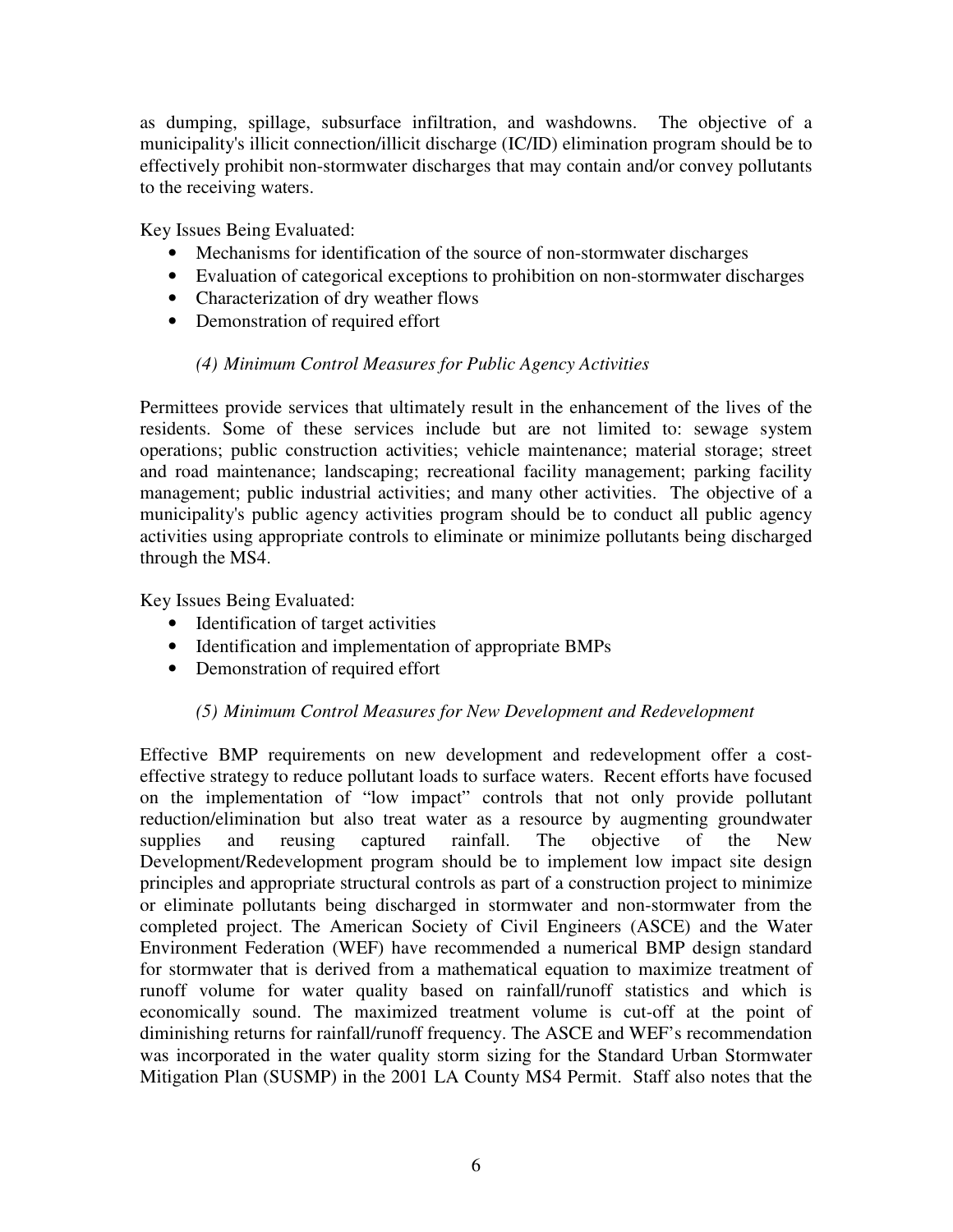Board approved a numeric criterion for low impact development (LID) in the 2010 Ventura County MS4 Permit.

Key Issues Being Evaluated:

- Volume capture metric for low impact development (LID) implementation
- Design storm event based on the 85th percentile, 24-hour rain event, as determined from the Los Angeles County 85th percentile precipitation isohyetal map, or 0.75 inch, *whichever is greater*.
- Hydromodification requirements
	- o Matching pre- and post-development hydrographs
	- $\circ$  Capture of runoff generated from 95<sup>th</sup> percentile storm in natural systems (federal facility standard)
	- o Demonstration of erosion potential of 1 or less
	- o Identification of applicable project categories
	- o Offsite mitigation requirements
	- o Allowable technical infeasibility criteria

# *(6) Minimum Control Measures for Public Information and Participation Program (PIPP)*

The purpose of the PIPP is to foster an informed and knowledgeable community by educating the public of the need to conduct everyday activities in a manner that reduces or prevents pollutants from being discharged in stormwater and non-stormwater, resulting in better compliance with the MS4 permit as a whole. The public should be educated about the personal responsibilities expected of them and others in the community, including the individual actions they can take, to protect or improve the quality of area waters where they live. Furthermore, the public can provide valuable input and assistance to a municipal stormwater management program.

Key Issues Being Evaluated:

- Target audience(s)
- Educational message(s) to be conveyed
- Level of Permittee effort
- Demonstration of required effort

## TMDL IMPLEMENTATION PROVISIONS

Over the last decade, the Regional Board has adopted 28 TMDLs to remedy water quality impairments in various waterbodies within Los Angeles County. (See Attachment B for a list of TMDLs either in effect or undergoing the approval process by Watershed Management Area for Los Angeles County.) In most cases, these TMDLs identify MS4 discharges as a source of pollutants to these waterbodies and, as required, set wasteload allocations (WLAs) for MS4 discharges to reduce the amount of pollutants discharged to receiving waters. Federal regulations require that NPDES permits contain effluent limits consistent with the assumptions and requirements of all available WLAs (40 CFR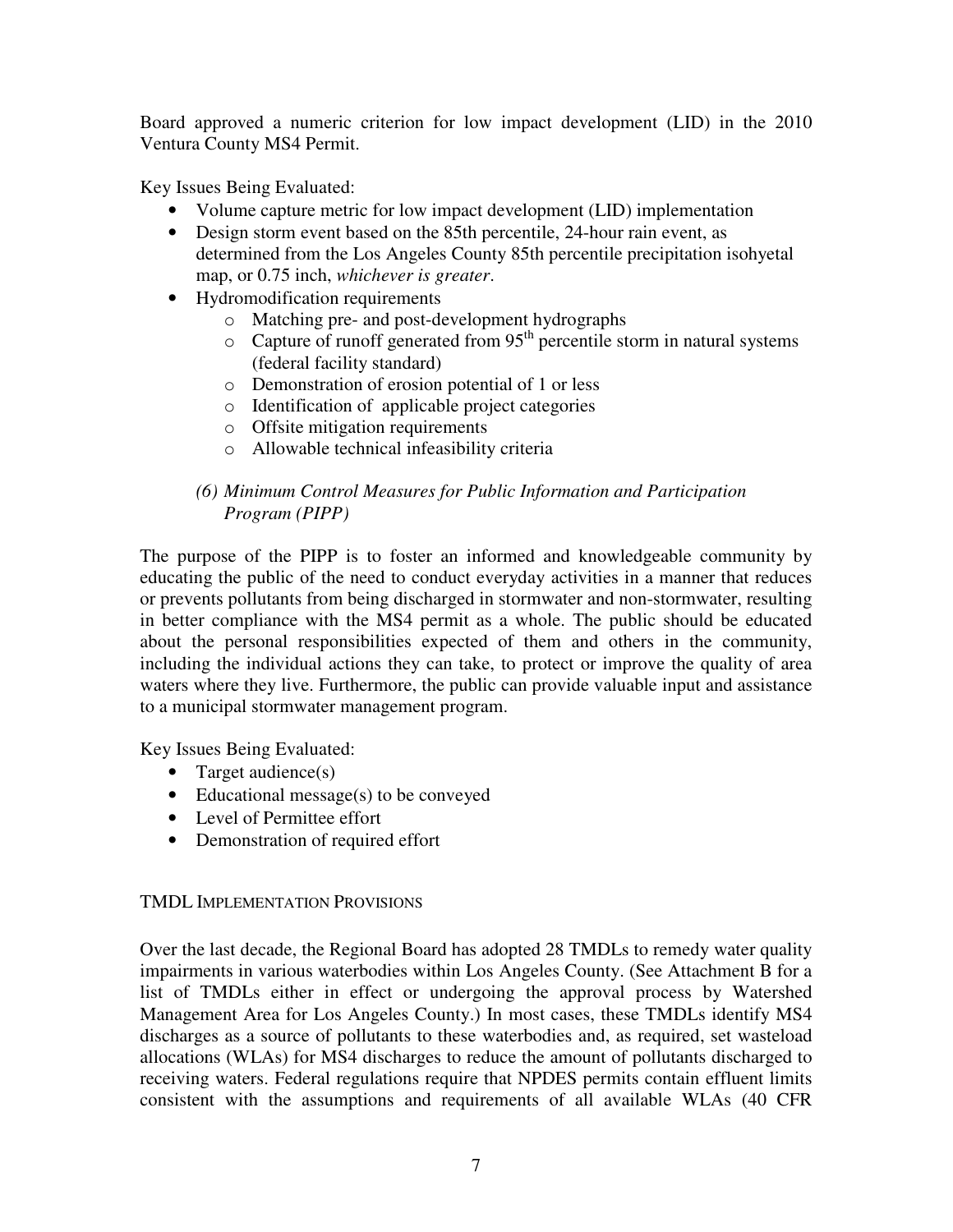$\S 122.44(d)(1)(vii)(B)$ . Therefore, as part of the update of the LA County MS4 Permit, Board staff will be developing numeric effluent limitations and other provisions to implement the TMDL WLAs assigned to permittees regulated by the LA County MS4 Permit.

The Regional Board has some flexibility when establishing permit provisions that are designed to determine compliance with the numeric effluent limitations derived from the TMDL WLAs. Broadly, this means that the Regional Board may either require a demonstration that permittees comply with the numeric effluent limitations through monitoring (such as outfall monitoring) or, alternatively, allow permittees to develop and implement control measures to achieve the numeric effluent limitations (referred to as an "action-based" compliance demonstration) where there is an adequate demonstration in the record that the selected control measures and schedule will achieve the numeric effluent limitations.

The Regional Board has previously established numeric effluent limitations when it reopened the LA County MS4 Permit in 2009 to incorporate permit provisions to implement the Los Angeles River Watershed Trash TMDL WLAs. In that case, Permittees have the option to employ three general compliance strategies to achieve the numeric effluent limitations. Depending on the strategy selected, the Permittee may demonstrate compliance either by documenting the percentage of its area addressed by full capture systems ("action-based" demonstration) or by calculating its annual trash discharge to the MS4 and comparing that to its effluent limitation. This approach allows the Permittee the flexibility to comply with the numeric effluent limitations using any lawful means, and establishes appropriate and enforceable compliance metrics depending on the method of compliance and level of assurance provided by the Permittee that the selected method will achieve the numeric effluent limitations derived from the TMDL WLAs. Staff is considering similar approaches for the 27 other TMDLs that have to be put into the permit, where appropriate.

#### ADDITIONAL ISSUES

Staff continues to work on the following key elements:

- Non-Stormwater Discharge Prohibition
- •Receiving Water Limitations
- •Water Quality Based Effluent Limitations

## *Non-stormwater Discharge Prohibition*

As required by CWA section 402(p), the 2001 Permit, as well as all MS4 permits in California, contains a requirement for permittees to effectively prohibit discharges of non-stormwater into the MS4 and to watercourses. The 2001 Permit conditionally excepts certain types of discharges from the non-stormwater discharge prohibition, such as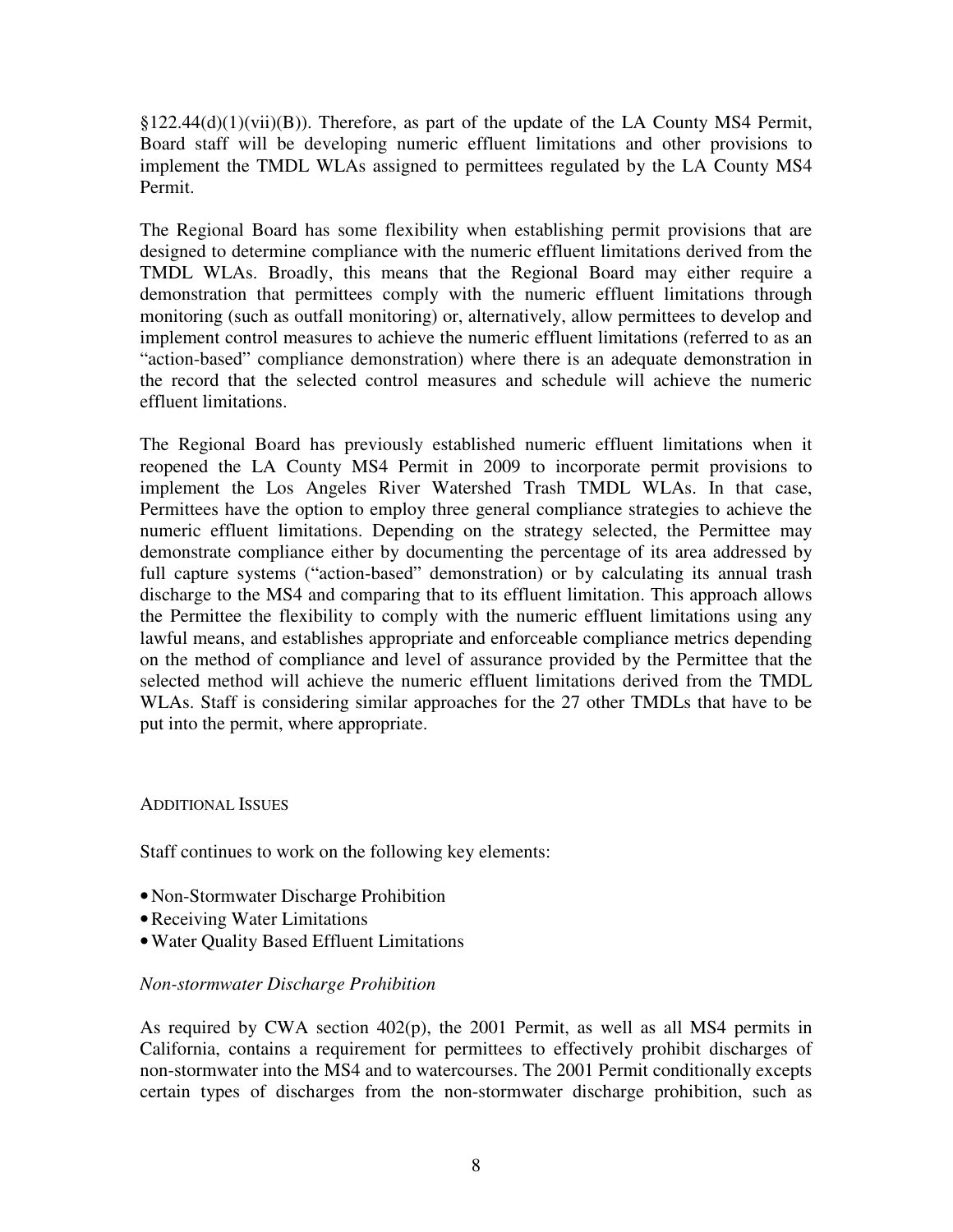natural flows, emergency firefighting flows, and flows incidental to urban activities so long as they are not a source of pollutants. However, the effect of individual and collective excepted discharges into the MS4 on the quality of non-stormwater discharged from the MS4 has not been well characterized. The 2001 Permit contains language that allows the Executive Officer to prohibit certain conditionally excepted non-stormwater discharges if they are deemed to be a source of pollutants or to comply with TMDL provisions. In addition to these conditionally excepted non-stormwater discharges to the MS4, the Regional Board has issued several general NPDES permits for site cleanup and potable water system testing, which allow discharges to the MS4. Unless the discharge meets all applicable water quality standards, these permits require treatment before discharge to the MS4.

Historically, the control measures required to achieve this effective prohibition have been those included in the illicit discharge/illicit connection elimination program of the SWMP. However, recent inspections of Permittees' IC/IDE program have indicated that while Permittees have conducted screening of their MS4 as required by the Permit, nonstormwater discharges from to the MS4 and watercourses continue, often resulting in exceedances of water quality standards. Staff continues to evaluate options to improve the effectiveness of this section of the Permit.

#### *Receiving Water Limitations*

Per 40 CFR section 122.44(d)(1), the Receiving Water Limitations section of the 2001 Permit, as well as all MS4 Permits in California, contains a requirement that prohibits discharges from the MS4 that cause or contribute to violations of Water Quality Objectives or Standards.

This section of the 2001 Permit also contains provisions that establish an "iterative process" whereby certain actions are required when exceedances of Water Quality Objectives or Standards occur. This iterative process includes submitting a Receiving Water Limitations Compliance Report; revising the SWMP and its components to include modified BMPs, an implementation schedule and additional monitoring to address the exceedances; and implementing the revised SWMP.

Many Permittees believe that if they fully comply with the iterative process in response to exceedances of Water Quality Objectives or Standards, then those Permittees should not be in violation, and thus not be subject to enforcement, of the discharge prohibitions in the Receiving Water Limitations section of the permit. The Regional Board has held that compliance with the iterative process as outlined in the 2001 Permit is not a "safe harbor" for compliance with Water Quality Standards or Objectives, and that the discharge prohibitions are independently and separately enforceable provisions of the 2001 Permit. The Regional Board's interpretation was recently upheld in July 2011 by the United States Court of Appeal for the Ninth Circuit in the *Natural Resources Defense Council (NRDC) v. County of Los Angeles* case. The Court ruled that that the discharge prohibitions are independently enforceable requirements, separate and distinct from the iterative process requirements.